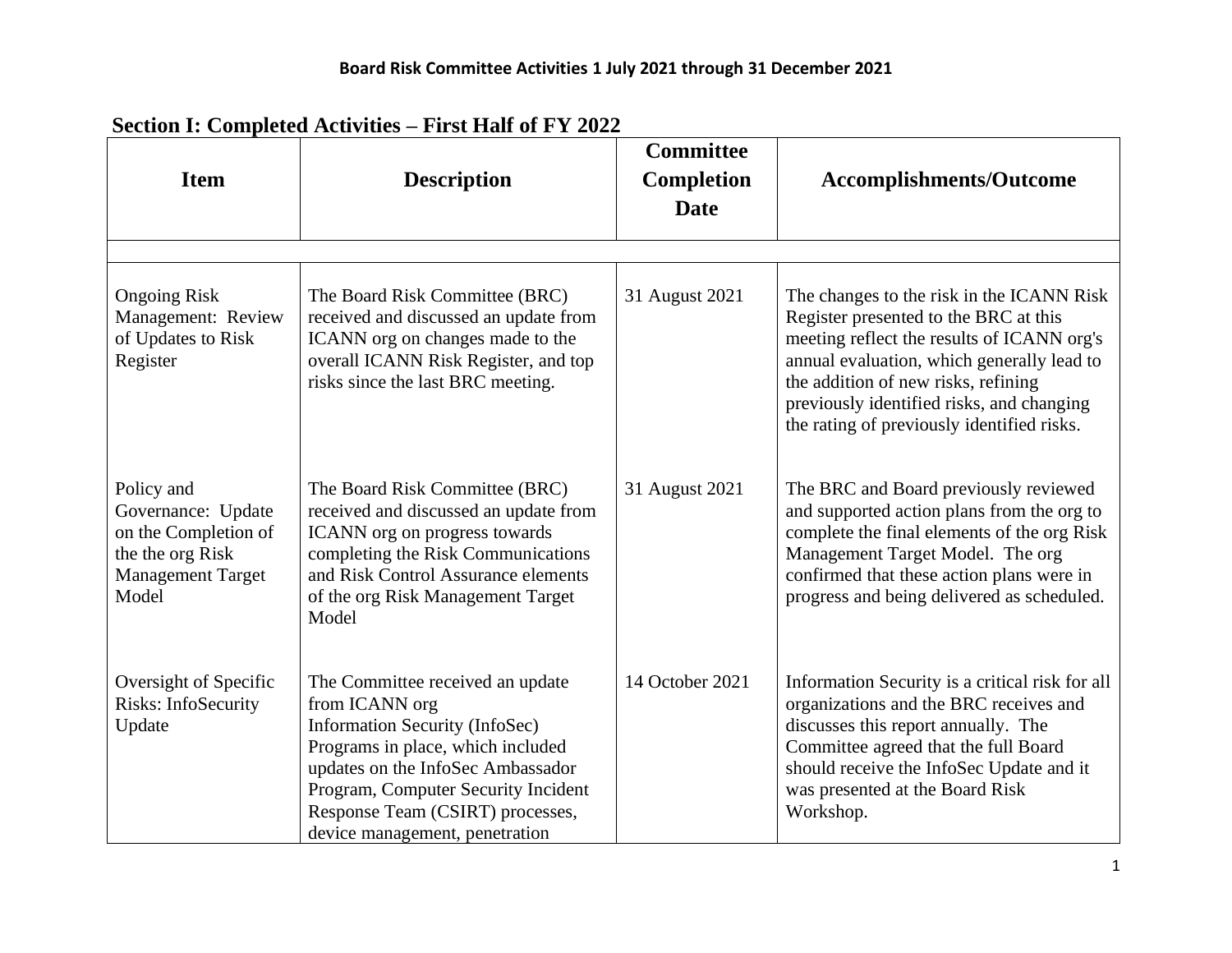|                                                                                                                             | testing, tabletop exercises, automated<br>systems for auditing and reporting and<br>the NIST cybersecurity framework.                                                                                     |                  |                                                                                                                                                                                                                                                                                                                                                                                            |
|-----------------------------------------------------------------------------------------------------------------------------|-----------------------------------------------------------------------------------------------------------------------------------------------------------------------------------------------------------|------------------|--------------------------------------------------------------------------------------------------------------------------------------------------------------------------------------------------------------------------------------------------------------------------------------------------------------------------------------------------------------------------------------------|
| Policy and<br>Governance: Review<br><b>Draft Documents for</b><br>the Board Risk<br>Workshop and BRC<br>Report to the Board | The Committee reviewed the<br>presentation materials for the upcoming<br>Board Risk Workshop and the<br>Committee reviewed a draft of the BRC<br>Report to the Board, which is presented<br>twice a year. | 14 October 2021  | The Committee agreed on the presentation<br>materials for the upcoming Board Risk<br>Workshop which is presented annually and<br>the BRC Report to the Board which is<br>presented twice a year.                                                                                                                                                                                           |
| Policy and<br>Governance: BRC<br>Report to the Board                                                                        | The report to the Board provided a<br>review of the top risks in the org Risk<br>Register with a focus on new or<br>changed risks since the last Report to<br>the Board.                                  | 21 October 2021  | The Risk Management Framework led by<br>the BRC has established a steady cadence<br>of risk management activities, including<br>this semi-annual BRC Report to the Board.                                                                                                                                                                                                                  |
| Policy and<br>Governance: Board<br>Risk Workshop                                                                            | The BRC and the org Risk<br>Management function provided its<br>annual Board Risk Workshop to the<br>Board.                                                                                               | 10 November 2021 | The purpose of the Risk Workshop is to<br>educate and update the Board members on<br>the Risk Management function of the org,<br>the target operating model for the risk<br>framework, as well as about the risks faced<br>by the org. This session is especially for<br>beneficial for new Board members and an<br>important refresher for incumbent Board<br>members and org executives. |